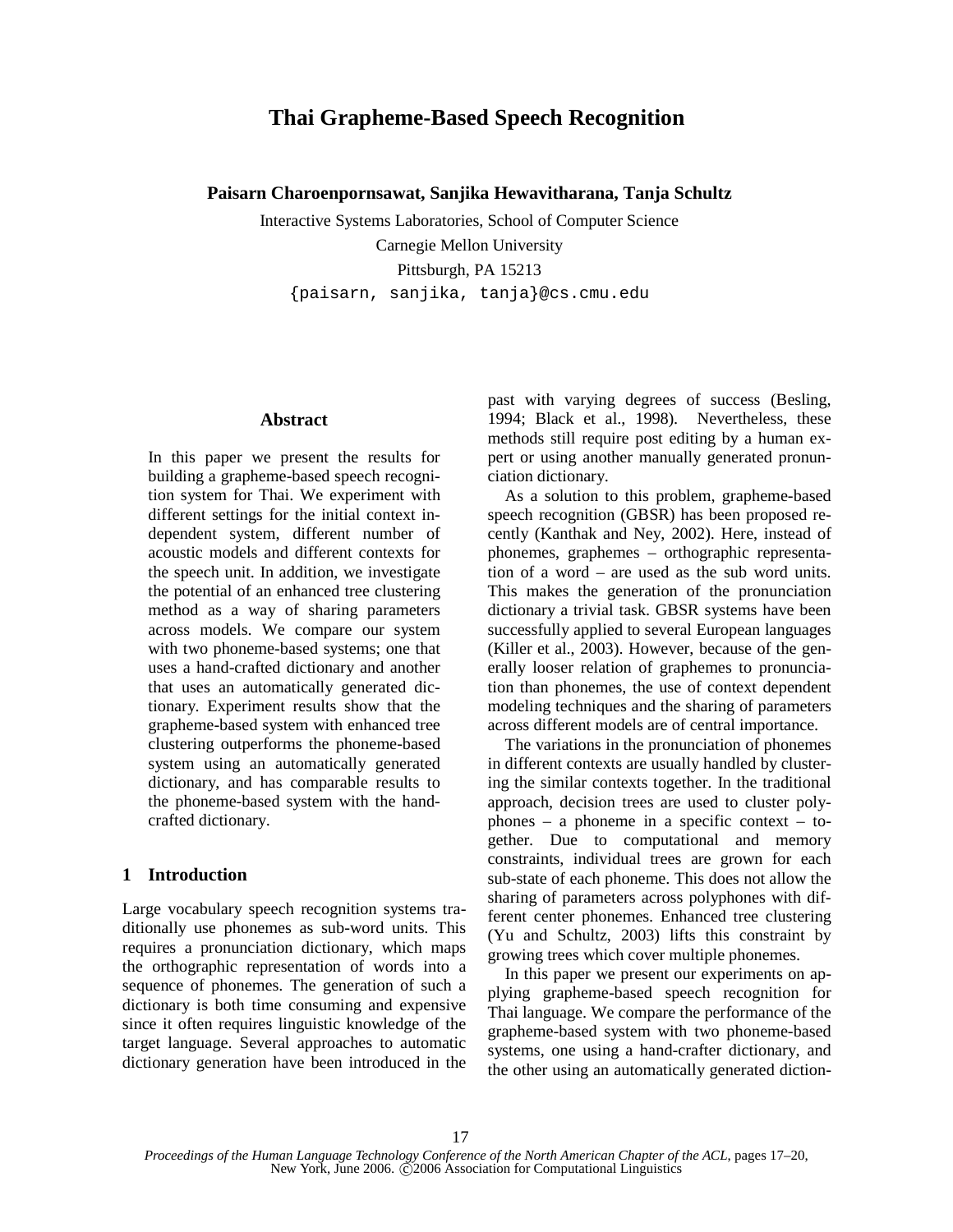ary. In addition, we observe the effect of the enhanced tree clustering on the grapheme-based recognition system.

# **2 Grapheme-to-Phoneme Relation in Thai**

In the grapheme-based approach, the pronunciation dictionary is constructed by splitting a word into its constituent letters. Previous experiments have shown that the quality of the grapheme-based recognizer is highly dependent on the nature of the grapheme-to-phoneme relation of a specific language (Killer, 2003). In this section we have a closer look at the grapheme-to-phoneme relation in Thai.

Thai, an alphabetical language, has 44 letters for 21 consonant sounds, 19 letters for 24 vowel sounds (9 short vowels, 9 long vowels and 6 diphthongs), 4 letters for tone markers (5 tones), few special letters, and numerals. There are some characteristics of Thai writing that can cause problems for GBSR:

- Some vowel letters can appear before, after, above or below a consonant letter. e.g. In the word " $\text{univ}$ " (/mae:w/), the vowel " $\text{u"}$  (/ae:/) appears before the consonant " $\mathfrak{A}$ " (/m/).
- Some vowel and consonant letters can be combined together to make a new vowel. e.g. In the word " $\mathbf{W}$ " /mua/, the vowel "ua" is composed of a vowel letter " " " and a consonant letter " ".
- Some vowels are represented by more than one vowel letter For example, the vowel /ae/ requires two vowel letters: "u" and "". To make a syllable, a consonant is inserted in between the two vowel letters. e.g. "และ" (/lae/). The consonant " $\mathbf{\hat{s}}$ " (/l/) is in the middle.
- In some syllables, vowels letters are not explicitly written. e.g. The word " $\mathbf{u} \cdot \mathbf{n}$ " (/yok/) consists of two consonant letter, " $\mathbf{u}$ " (/y/) and "n"  $(\frac{1}{k})$ . There is no letter to represent the vowel /o/.
- The special letter " "", called Karan, is a deletion marker. If it appears above a consonant, that consonant will be ignored. Sometimes, it can also delete the immediately preceding consonant or the whole syllable.

To make the relationship between graphemes and phonemes in Thai as close as possible we apply two preprocess steps:

- Reordering of graphemes when a vowel comes before a consonant.
- Merging multiple letters representing a single phoneme into one symbol.

We use simple heuristic rules for this purpose; 10 rules for reordering and 15 for merging. In our initial experiments, reordering alone gave better results than reordering plus merging. Hence, we only used reordering rules for the rest of the experiments.

#### **3 Thai Grapheme-Based Speech Recognition**

In this section, we explain the details of our Thai GBSR system. We used the Thai GlobalPhone corpus (Suebvisai et.al., 2005) as our data set, which consists of read-speech in the news domain. The corpus contains 20 hours of recorded speech from 90 native Thai speakers consisting of 14k utterances. There are approximately 260k words covering a vocabulary of about 7,400 words. For testing we used 1,181 utterances from 8 different speakers. The rest was used for training. The language model was built on news articles and gave a trigram perplexity of 140 and an OOV-rate of 1.4% on the test set.

To start building the acoustic models for Thai, we first used a distribution that equally divided the number of frames among the graphemes. This was then trained for six iterations followed by writing the new labels. We repeated these steps six times. As can be seen in Table 1, the resulting system (Flat-Start) had poor performance. Hence we decided to bootstrap from a context independent acoustic model of an existing phoneme-based speech recognition (PBSR) systems.

#### **3.1 Bootstrapping**

We trained two grapheme-based systems by bootstrapping from the acoustic models of two different PBSR systems. The first system (Thai) was bootstrapped from a Thai PBSR system (Suebvisai et al., 2005) trained on the same corpus. The second system (Multilingual) was bootstrapped from the acoustic models trained on the multilingual GlobalPhone corpus (Schultz and Waibel, 1998) which shares acoustic models of similar sounds across multiple languages. In mapping phones to graphemes, when a grapheme can be mapped to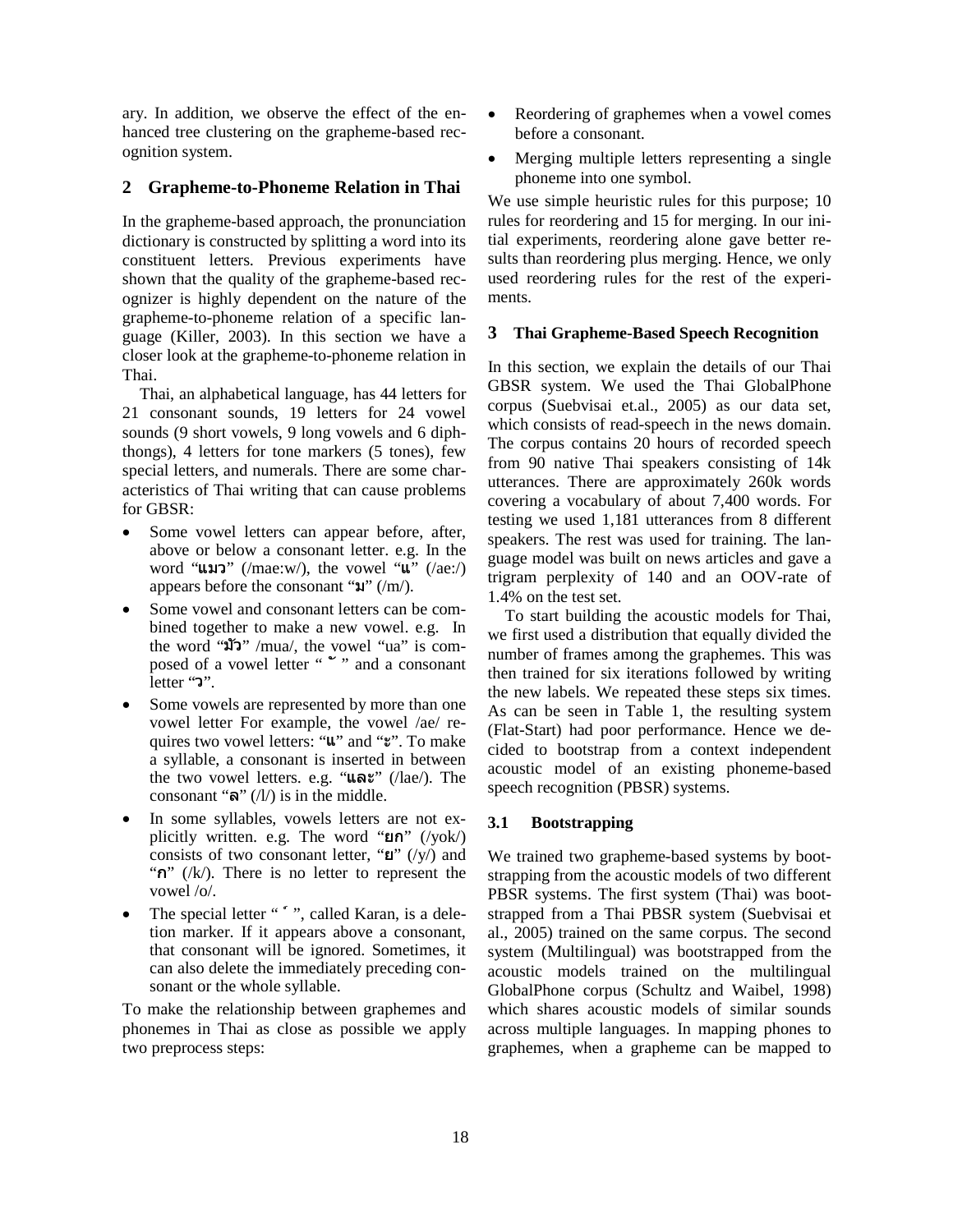several different phones we selected the one which occurs more frequently.

| Both systems were based on trigraphemes $(+/-$     |
|----------------------------------------------------|
| 1) with 500 acoustic models. Training was identi-  |
| cal to the Flat-Start system. Table 1 compares the |
| word error rates (WER) of the three systems on the |
| test set.                                          |

| Flat-Start | Multilingual | "hai-  |
|------------|--------------|--------|
| 37.2%      | 27.0 %       | 26.4 % |

Table 1: Word error rates in % of GBSR systems with different bootstrapping techniques

Results show that the two bootstrapped systems have comparable results, while Thai system gives the lowest WER. For the rest of the experiments we used the system bootstrapped from the multilingual acoustic models.

#### **3.2 Building Context Dependent Systems**

For the context dependent systems, we trained two systems each with different polygrapheme units; one with trigrapheme  $(+/- 1)$ , and another with quintgrapheme  $(+/-2)$ .

The question set used in building the context dependent system was manually constructed by using the question set from the Thai PBSR system. Then we replaced every phoneme in the question set by the appropriate grapheme(s). In addition, we compared two different acoustic model sizes; 500 and 2000 acoustic models.

Table 2 shows the recognition results for the resulting GBSR systems.

| Speech Unit   | 500 models | 2000 models |
|---------------|------------|-------------|
| Trigrapheme   | 26.0 %     | 26.0 %      |
| Quintgrapheme | 27.0%      | 30.3 %      |

Table 2: Word error rates in % of GBSR systems using different speech units and the # of models.

The system with 500 acoustic models based on trigraphemes produced the best results. The higher WER for the quintgrapheme system might be due to the data sparseness.

## **3.3 Enhanced Tree Clustering (ETC)**

Yu and Schultz (2003) introduced a tree clustering approach that allows the sharing of parameters across phonemes. In this enhanced tree clustering, a single decision tree is constructed for all sub-

states of all phonemes. The clustering procedure starts with all the polyphones at the root of the tree. The decision tree can ask questions regarding the identity of the center phoneme and its neighboring phonemes, plus the sub-state identity (begin/middle/end). At each node, the question that yields the highest information gain is chosen and the tree is split. This process is repeated until the tree reaches a certain size. Enhanced tree clustering is well suited to implicitly capture the pronunciation variations in speech by allowing certain polyphones that are pronounced similarly to share the same set of parameters. Mimer et al. (2004) shows that this approach can successfully be applied to grapheme based speech recognition by building separate trees for each sub-state for consonants and vowels.

For the experiments on enhanced tree clustering, we used the same setting as the grapheme-based system. Instead of growing a single tree, we built six separate trees – one each for begin, middle and end sub-states of vowels and consonants. Apart from the question set used in the grapheme-based system, we added singleton questions, which ask about the identity of different graphemes in a certain context. To apply the decision tree algorithm, a semi-continuous recognition system was trained. Since the number of models that share the same codebook drastically increases, we increased the number of Gaussians per codebook. Two different values were tested; 500 (ETC-500) and 1500 (ETC-1500) Gaussians. Table 4 shows the recognition results on the test set, after applying enhanced tree clustering to the system based on trigraphemes (MUL-TRI).

|                | 500 models | 2000 models |
|----------------|------------|-------------|
| <b>MUL-TRI</b> | 26.0 %     | 26.0 %      |
| ETC-500        | 16.9%      | 18.0 %      |
| ETC-1500       | 18.1 %     | 19.0 %      |

Table 3: Word error rate in % for the enhance tree clustering method

As can be seen from Table 3, the enhanced tree clustering has significant improvement over the best grapheme-based system. ETC-500 with relatively lesser number of parameters has outperformed ETC-1500 system. Performance decreases when we increase the number of leaf nodes in the tree, from 500 to 2000. A closer look at the cluster trees that used the enhanced clustering reveals that